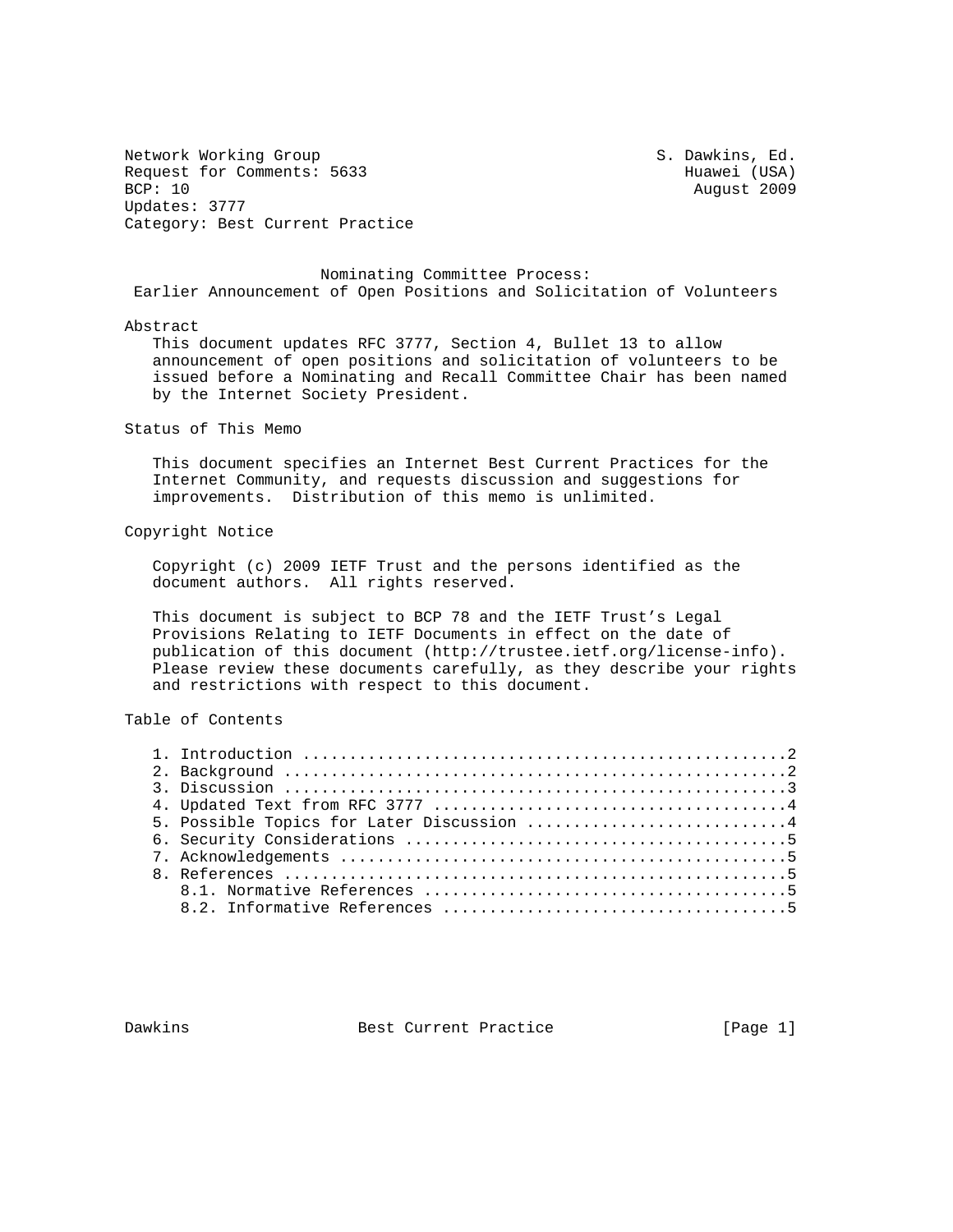- 
- 1. Introduction

 The Internet Engineering Steering Group (IESG), the Internet Architecture Board (IAB), and the at-large IETF representatives to the IETF Administrative Oversight Committee (IAOC) are selected by a "Nominating and Recall Committee" (universally abbreviated as "NomCom"). [RFC3777] defines how the NomCom is selected and the processes it follows as it selects candidates for these positions.

 This document describes an issue with [RFC3777] that causes an avoidable delay in the NomCom process and specifies a normative update to resolve the issue.

2. Background

 [RFC3777] is the latest in a series of revisions to the NomCom process. [RFC3777] has been updated once since 2004, but the update ([RFC5078]) did not change normative text (it replaced a sample timeline).

 [RFC5078] identifies a serial delay in the process described in [RFC3777], in Section 4 ("Nominating Committee Selection"), Bullet 13, which states:

 The Chair obtains the list of IESG and IAB positions to be reviewed and announces it along with a solicitation for names of volunteers from the IETF community willing to serve on the nominating committee.

 The solicitation must permit the community at least 30 days during which they may choose to volunteer to be selected for the nominating committee.

 The list of open positions is published with the solicitation to facilitate community members choosing between volunteering for an open position and volunteering for the nominating committee.

 The result is that the Incoming NomCom Chair is the only person who can announce the list of open positions and solicitation for names of volunteers, a process that requires 30 days for public solicitation.

 Since this is the first step in organizing the NomCom, delays in selecting the Incoming NomCom Chair translate directly into delays in issuing the solicitation and organizing the NomCom.

 This proved problematic in practice in 2008-2009, when Joel Halpern was named NomCom Chair less than 30 days prior to the second IETF meeting of the year. If the 30-day solicitation had already taken

Dawkins **Best Current Practice** [Page 2]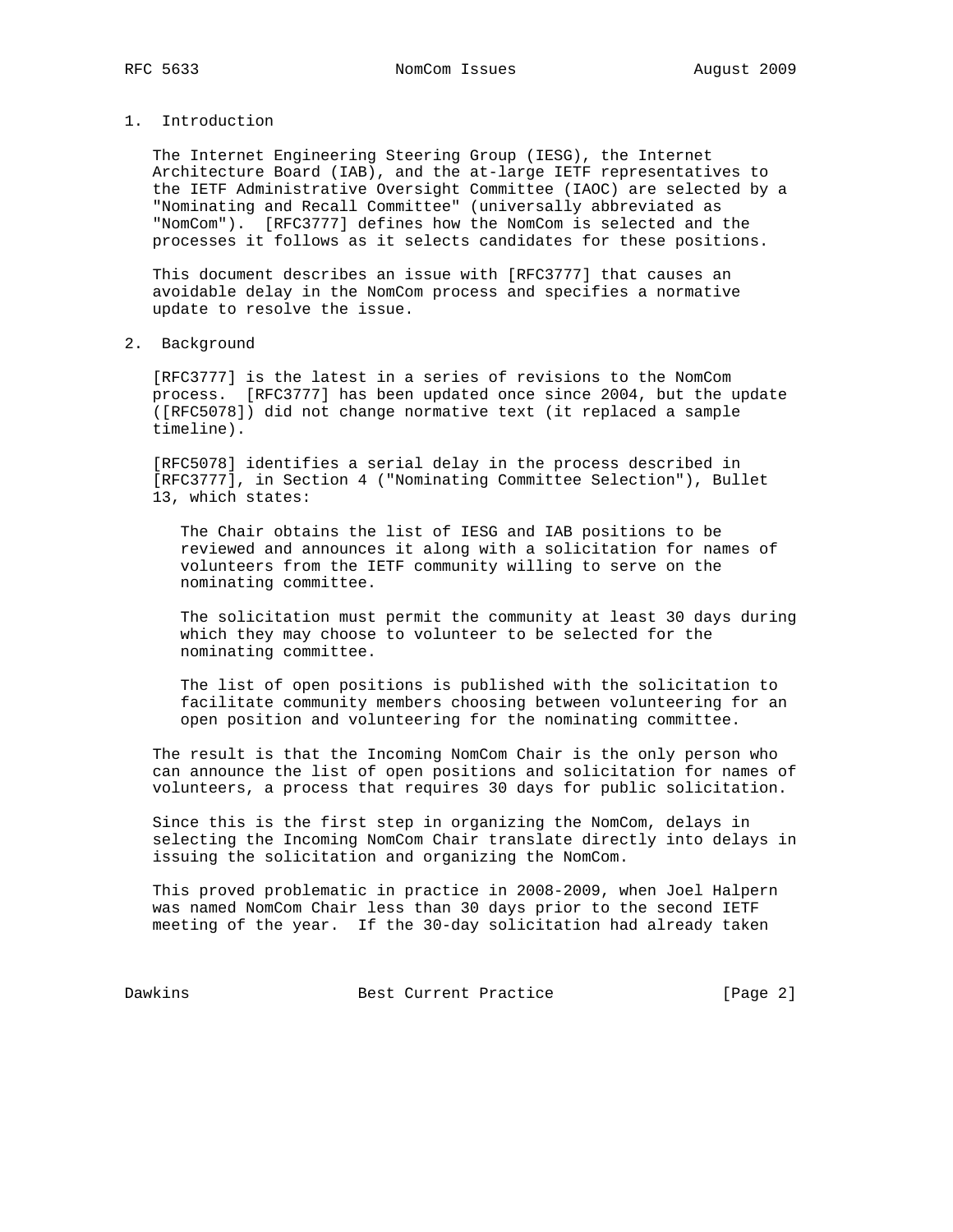place, the NomCom could have conducted face-to-face interviews at the second IETF meeting, but since the required 30-day solicitation didn't start until Joel was named, Joel was unable to assemble his NomCom before the second IETF meeting, and the NomCom had to carry out these interviews using email and conference calls.

 It is desirable to allow the solicitation and announcement to take place in a timely manner so that when an Incoming NomCom Chair is named, the NomCom Chair can immediately begin executing the NomCom process.

3. Discussion

 This document proposes that four weeks after the first IETF meeting each year, the Internet Society President will either announce an Incoming NomCom Chair, or will direct the IETF Executive Director to issue the announcement of open positions and the solicitation for names of volunteers on behalf of the Incoming NomCom Chair. This allows the search for the Incoming NomCom Chair and volunteers to proceed in parallel.

 This process change covers only the announcement of open positions and solicitation for names of volunteers. This process change does not allow the NomCom process to move to completion without an Incoming NomCom Chair; it is only to ensure that the Incoming NomCom Chair can begin executing the NomCom process without an avoidable delay and can use face-to-face time at the second IETF meeting effectively for this purpose.

 During discussions in the IETF 74 timeframe, it was suggested that we also allow the Secretariat to perform other clerical tasks that aren't called out specifically in the NomCom process but that clearly do not require NomCom Chair judgment. This document does not provide guidance about specific clerical tasks that would be appropriate for the Secretariat to carry out. Instead, either the Incoming NomCom Chair (if one has been selected) or the Outgoing NomCom Chair (if the search for an Incoming NomCom Chair is still underway) may request the Secretariat to perform these tasks, with appropriate notification to the community.

Dawkins **Best Current Practice** [Page 3]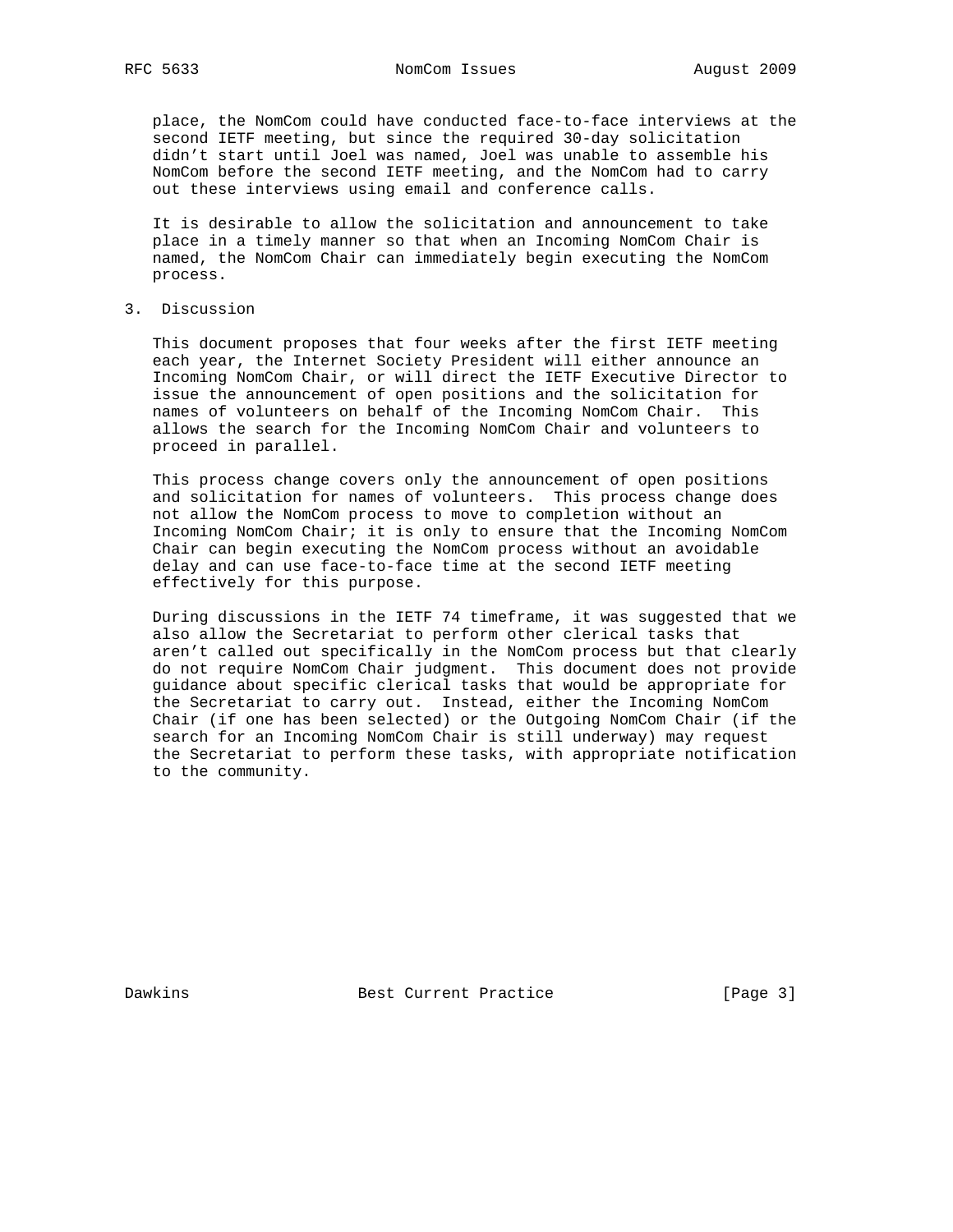## 4. Updated Text from RFC 3777

 [RFC3777], Section 4 ("Nominating Committee Selection"), Bullet 13, states:

 The Chair obtains the list of IESG and IAB positions to be reviewed and announces it along with a solicitation for names of volunteers from the IETF community willing to serve on the nominating committee.

This text is replaced with the following text:

 The Chair (or the IETF Executive Director, if no Chair has been named four weeks after the first IETF meeting of the year) obtains the list of positions to be reviewed and announces it along with a solicitation for names of volunteers from the IETF community willing to serve on the nominating committee.

 If the IETF Executive Director issues the solicitation for volunteers, the IETF Executive Director must also collect responses to the solicitation and provide the names of volunteers to the Incoming NomCom Chair when the Incoming NomCom Chair is named.

 At the Chair's request, the IETF Secretariat may perform other clerical support tasks, as long as the task being performed does not require NomCom Chair judgment, in the NomCom Chair's opinion, and as long as the community is appropriately notified that this request is being made. This request may come from the Incoming NomCom Chair (if one has been selected for this NomCom cycle) or the Outgoing NomCom Chair (if the search for an Incoming NomCom Chair is still underway).

 Note: This text no longer specifies the list of bodies that NomCom reviews, rather than adding IAOC to the list of bodies in the text, so that this text need not change further when NomCom responsibilities change.

5. Possible Topics for Later Discussion

 This section contains topics that came up during discussion of this document but were ruled out of scope, because the goal for this document was incremental improvement, and these topics were more than incremental changes. They may be discussed further, or not, but we're less likely to forget them completely if we write them down.

Dawkins Best Current Practice [Page 4]